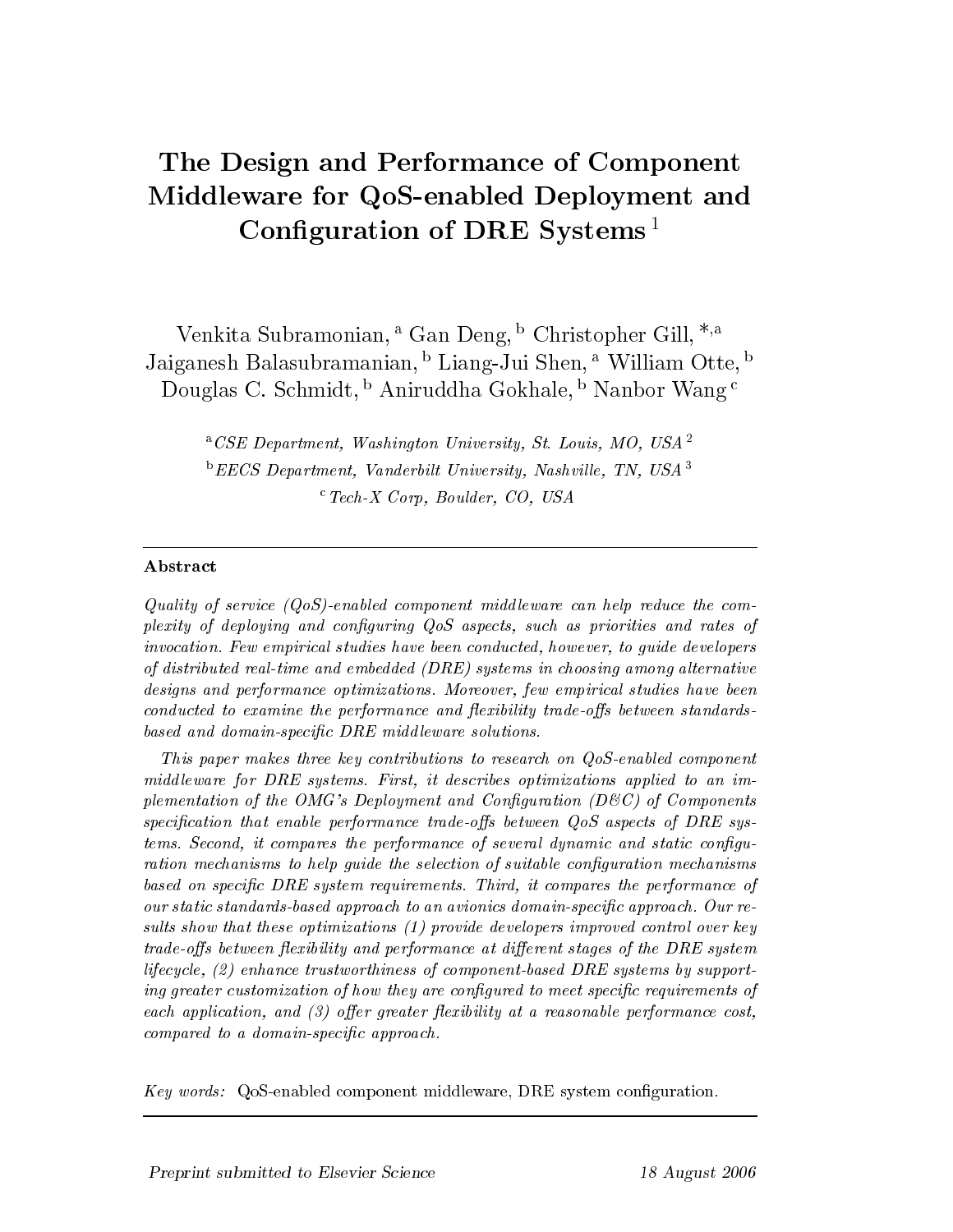#### 1 Introduction

Challenging R&D problems are associated with producing software for distributed, real-time, and embedded (DRE) systems, where computers control physical, chemical, or biological processes or devices. Examples of such systems include airplanes and air traffic control systems, power grids, oil refineries, and patient monitoring systems. Despite advances in standards-based commercialoff-the-shelf (COTS) middleware technologies, key challenges must be addressed before COTS software can be used to build mission-critical DRE systems effectively and productively. For example, as DRE systems have increased in scale and complexity over the past decade, a tension has arisen between stringent performance requirements and the ease with which systems can be developed, deployed, and configured to meet those requirements.

DRE systems require design- and run-time *configuration* steps to customize the behavior of reusable components to meet QoS requirements in the context where they execute. Finding component configurations that meet application QoS requirements is hard. For example, tuning the concurrency conguration of a multi-hypothesis tracker to support both real-time and fault-tolerant operation involves trade-offs that challenge even the most experienced engineers. Moreover, since application functionality is distributed over many components in a large-scale DRE system, developers must interconnect and integrate components in a manner that is correct and efficient, which is tedious and errorprone using conventional hand-crafted conguration processes.

In addition to being configured properly, the components *assembled* to form an application must be *deployed* on the appropriate DRE system hosts. This deployment process is also hard since characteristics of hosts onto which components are deployed—and the networks over which they communicate—can vary statically (e.g., due to different hardware/software platforms used in a product-line architecture) and *dynamically* (*e.g.*, due to damage, changes in mission modes of the system, or due to differences in the real vs. expected behavior of applications during actual operation). Evaluating the operational characteristics of these systems can also be tedious and error-prone, therefore, particularly when components are deployed manually.

This section summarizes an ongoing evolution of *distribution middleware* platforms [1], which are system software that enable developers to achieve trustworthy DRE system performance while meeting the increasingly rapid system development, deployment, and upgrade cycles demanded by the economics of

Correspondence: Campus Box 1045, One Brookings Drive, St. Louis, MO, 63130, e-mail: cdgill@cse.wustl.edu, phone: (314) 935-7538, fax: (314) 935-7302.

<sup>1</sup> CIAO is available as open-source software and can be obtained from deuce.doc.wustl.edu/Download.html.

<sup>2</sup> Supported in part by DARPA contracts F33615-f01-C-3048, 03-C-4111g (PCES).

 $\sim$  Supported in part by DARPA, NSF, Lockheed Martin, Raytheon, and Siemens.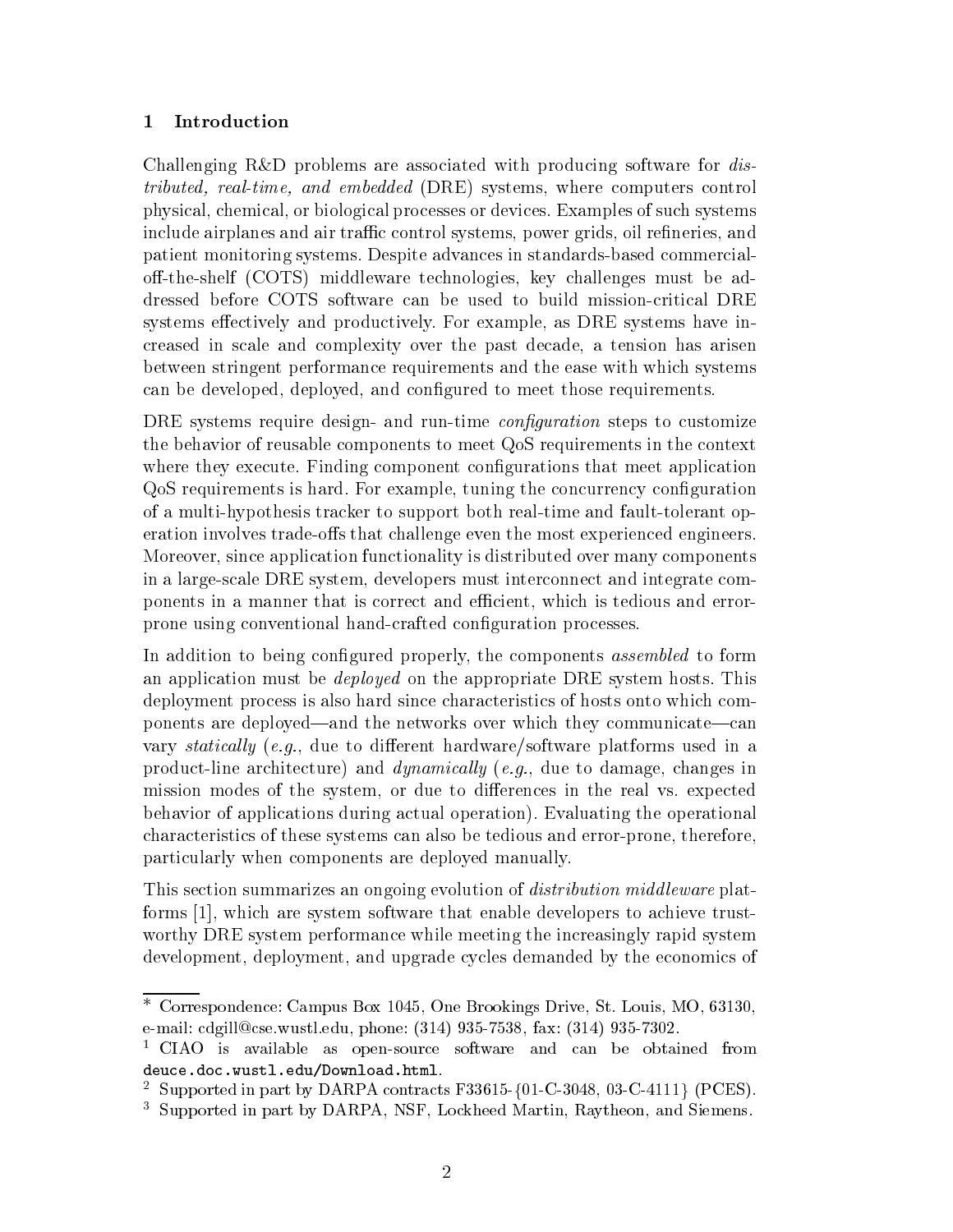modern DRE system development. We also describe several remaining limitations of the state-of-the-art and explain how the work presented in this paper addresses those limitations.

Conventional distributed object computing (DOC) middleware such as CORBA and Java RMI signicantly reduces the complexity of writing client programs by separating application-level code from reusable system-level code, but does not address QoS requirements.

Conventional component middleware technologies, such asthe CORBA Component Model (CCM), J2EE, and DCOM, extend DOC middleware by (1) providing mechanisms that automate common middleware idioms, such as interface navigation and event handling,  $(2)$  defining containers to encapsulate common component functionality, and (3) dividing system development and conguration concerns into separate aspects, such as implementing application functionality vs. configuring resource management policies. These technologies alone do not adequately address the QoS limitations of DOC middleware, however, since they were designed largely to support enterprise applications, rather DRE systems that have more stringent QoS needs.

**QoS-enabled DOC middleware** technologies, such as Real-Time CORBA (RTCORBA) and the Real-Time Specication for Java, address key QoS aspects in DRE systems. These technologies support explicit conguration of systemic QoS aspects, such as the priorities of threads invoking object methods. They do not provide component deployment and conguration support, however, which can lead to unnecessary tangling of application logic with code for managing QoS aspects.

QoS-enabled component middleware technologies address the limitations with earlier middleware techniques for DRE systems, by combining the capabilities of conventional component middleware and real-time DOC middleware. One such technology is the *Component Integrated ACE ORB* (CIAO) [2], which combines Lightweight CCM [3] mechanisms  $(e.g., for specifying, implies)$ menting, packaging, assembling, and deploying components) and Real-time CORBA mechanisms (e.g., thread pools and priority preservation policies) to simplify and automate the trustworthy (re)deployment and (re)configuration of application components and QoS aspects in DRE systems. CIAO is built atop The ACE ORB (TAO) [4], which is a widely used RTCORBA ORB.

Our previous work on CIAO [5] focused on supporting declarative conguration of real-time aspects, conducting empirical studies to compare the performance of those aspects in CIAO to their performance in TAO, and examining how configuring aspects at different stages of the system lifecycle can improve performance in comparison to real-time middleware approaches. This prior work was concerned mainly with the deployment, configuration and performance of the real-time aspects, whereas this paper considers the performance of the deployment and configuration  $(D&C)$  mechanisms themselves.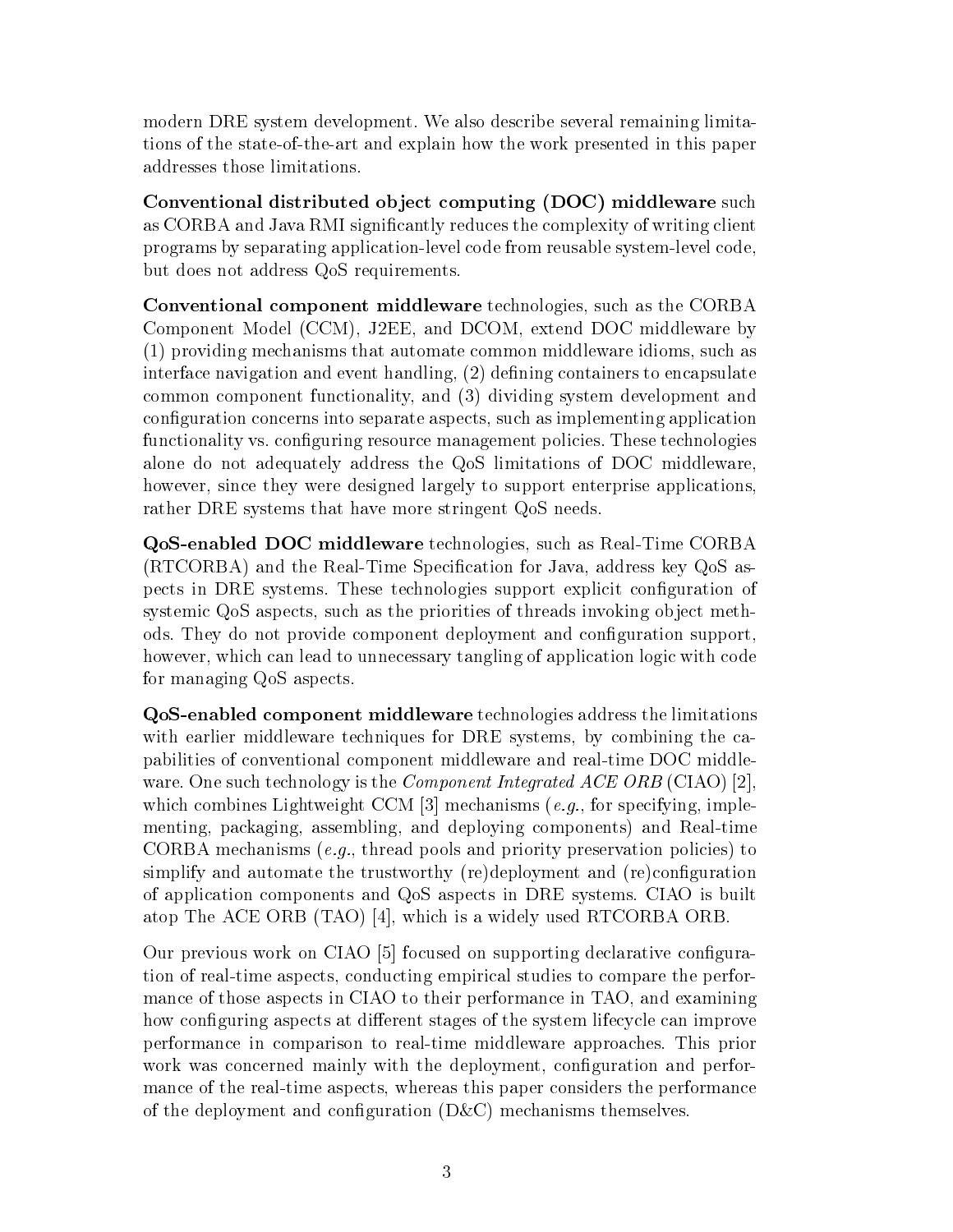Our research on deployment and conguration of QoS-enabled component middleware is motivated by the following limitations with the current stateof-the-art in middleware technologies. Although our previous work has made CIAO suitable for many DRE systems, some DRE systems have additional constraints on system initialization times and available features (e.g., dynamic linking/loading), which the current generation of QoS-enabled component middleware does not address. For example, reinitialization time can be signicant in avionics mission computing systems that can be rebooted or reconfigured while in service [6]. Moreover, few empirical case studies have been conducted to compare the flexibility and performance, or to compare standards-based vs. domain-specific component D&C approaches.

To overcome limitations with prior work, this paper describes a framework for managing the deployment and conguration of QoS-aware components and middleware services. First, we describe the design and implementation of a new deployment and conguration framework that we have integrated into CIAO, and compare its alternative dynamic and static deployment and conguration mechanisms. In addition to issues of static vs. dynamic linking/loading [7], this paper considers a wider range of issues relevant to component middleware, e.g., configuration parsing and component assembly. We compare the performance of dynamic and static component deployment and conguration mechanisms, using an illustrative example application built with CIAO. The resulting performance profiles and analysis help DRE system developers choose which component deployment and conguration mechanisms to use for particular DRE systems. Finally, we present an empirical case study that compares deployment and conguration mechanisms in CIAO, which implements the OMG Lightweight CCM standard, vs. PRISM [8], which is an avionics domain-specific component model developed by Boeing. This case study helps developers of DRE systems understand trade-offs in performance vs. flexibility when applying standards-based vs. domain-customized component deployment and configuration solutions.

The remainder of this paper is organized as follows: Section 2 describes a representative example application and describes a framework that enables dynamic and static deployment and conguration of CIAO components; Section 3 presents the results of empirical studies conducted to quantify the relative performance of alternative dynamic and static mechanisms; Section 4 evaluates the performance and flexibility of static mechanisms in CIAO and PRISM; Section 5 compares our work with related research on DRE system deployment and configuration tools and QoS-enabled component models; and Section 6 presents concluding remarks.

#### 2 Deploying and Configuring Components in DRE Systems

Compared with conventional enterprise applications, DRE systems have more stringent QoS requirements, such as end-to-end latency of component method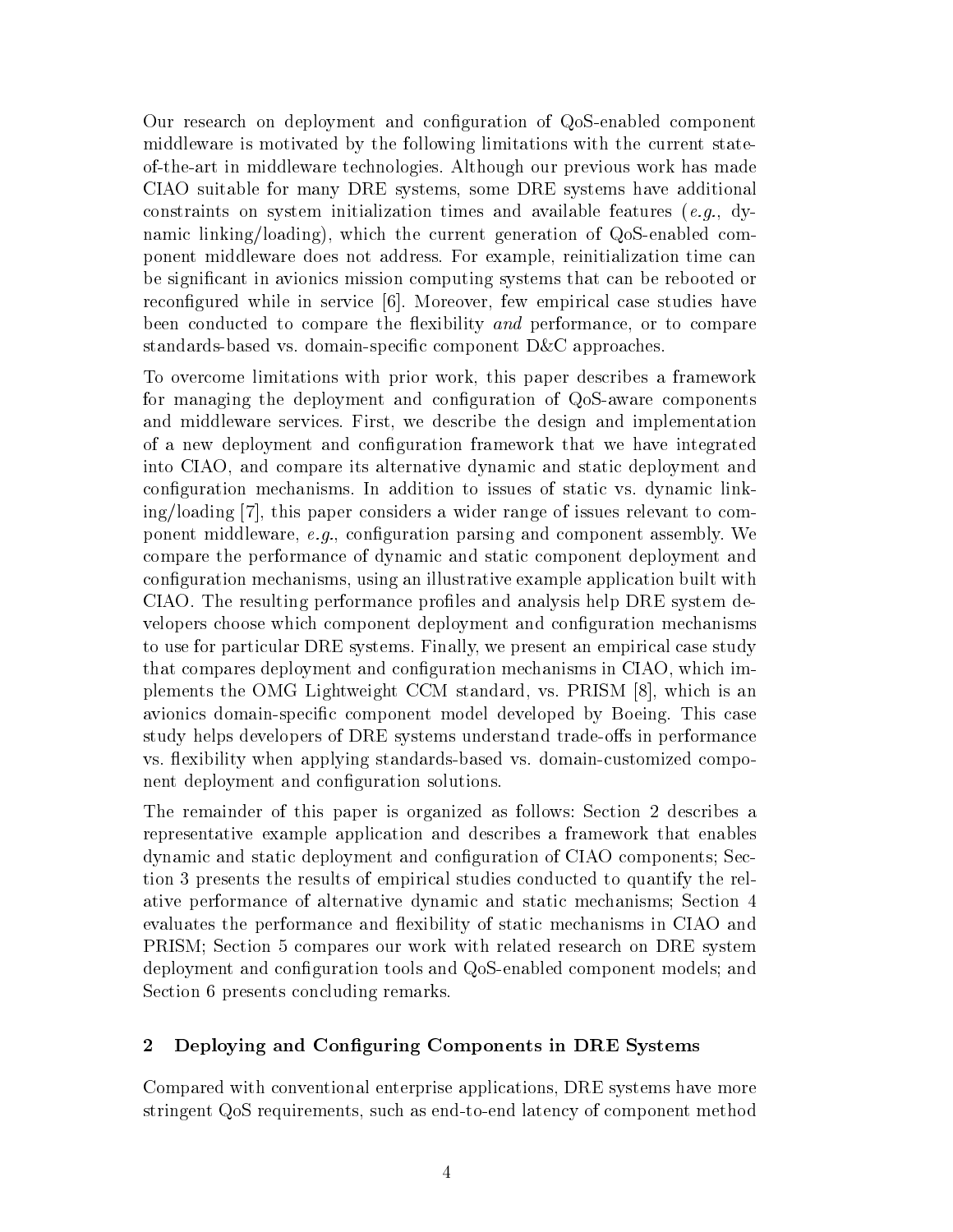invocations, availability of CPU cycles to meet computation deadlines, and rates of invocation of component methods. In open DRE systems [9], both these stringent QoS requirements and requirements for standards-based, modular, and interoperable design must be satised simultaneously. To ensure that these systems can meet their QoS requirements, various deployment and con figuration ( $D\&C$ ) activities must be performed to allocate and manage system computing and communication resources end-to-end. To provision end-to-end QoS robustly throughout a DRE system andimprove component reusability, component D&C activities should be decoupled as much as possible from component implementations. For example, D&C directives should be specied using component meta-data, such as XML conguration information for CPU and communication resource allocations, that specify the interfaces of each component and the logical connections between components.

To address the challenges of system performance and  $D\&C$  flexibility, CIAO extends the component container definition and meta-data representation and manipulation capabilities found in conventional component middleware. For example, CIAO allows configuration of the RTCORBA priority model policies, RTCORBA threading policies, and invocation rates that are relevant to the example application we describe below, and to the experiments described in Sections 3 and 4.

**Example application.** To show how CIAO's configuration capabilities can be applied to real-world DRE systems, we now describe a representative example from the avionics domain [8]. Figure 1 illustrates a basic single-processor



Fig. 1. Example (Basic SP) Scenario

(*Basic SP*) scenario involving four software components: (1) a **Rate Gen**erator component wraps a timer that triggers pushing of events at specific periodic rates to event consumers that register for those events; (2) a GPS component wraps one or more hardware devices for navigation; (3) an Air**frame** component wraps the avionics airframe hardware; and (4) a **Heads-up** Display component wraps the hardware for a display device in the cockpit. When the GPS component receives a triggering event from the Rate Generator component it refreshes its location from the navigation hardware device and caches this value. The GPS component then pushes a triggering event to the Airframe component, which pulls the new value from the GPS component. The Airframe component next pushes the triggering event to the Heads-up Display component, which pulls the new value from the Airframe component and updates its displays in the cockpit.

This example is representative of real-world avionics applications [10] in which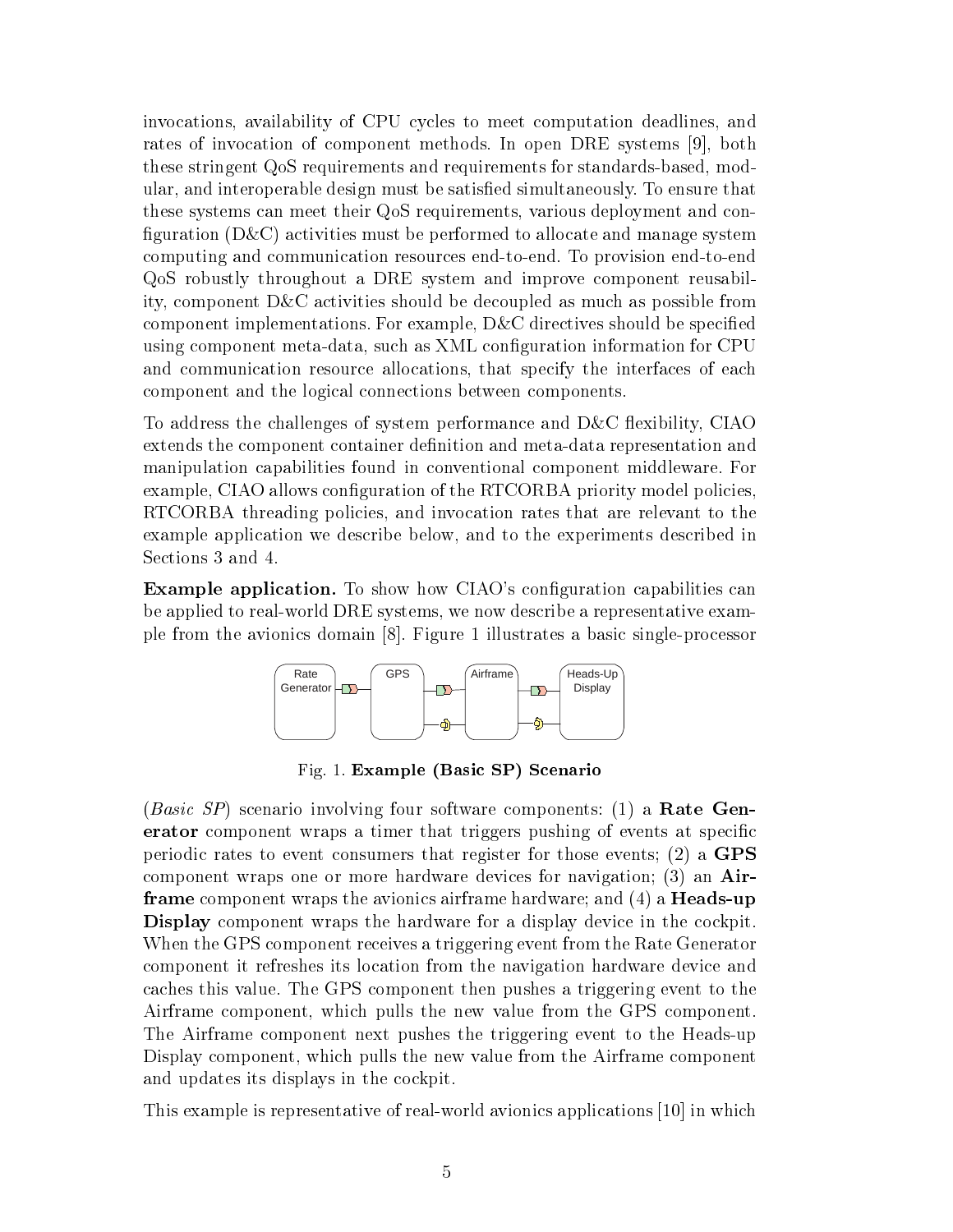components executing on embedded micro-controller boards manage physical sensors throughout an aircraft to provide timely situational awareness to the pilot and other personnel. In practice, DRE systems based on QoS-enabled component middleware  $[8]$  often contain a large number (*i.e.*, several thousand) of components, with subsets of components linked via specialized networking devices, such as VME buses and Firechannel interconnects. Although applications and their real-time requirements and operating environments may differ, many DRE systems share the types of rate-activated computation and display/output QoS constraints illustrated by the Basic SP example described above. This example therefore represents a broader class of systems to which our work applies.

D&C capabilities for CIAO. The Deployment And Configuration Engine (DAnCE) is a middleware framework we developed for CIAO based on the OMG's Deployment and Configuration  $(D\&C)$  specification [11], which is part of the Lightweight CCM specification [3]. This specification standardizes many deployment and configuration aspects of component-based systems, including component configuration, assembly, and packaging; package configuration and deployment; and resource management. These aspects are handled via a *data* model and a *runtime model*. The data model can be used to define/generate XML schemas for storing and interchanging meta-data that describes component assemblies and their deployment and conguration attributes. The runtime model defines a set of managers that process the meta-data described in the data model to deploy, execute, and control application components.

We now describe the dynamic assembly of components, where component implementations are loaded from dynamically linked libraries (DLLs). We then describe the limitations with this approach in the context of DRE systems and explain how we overcome these drawbacks by using a static D&C approach that is better suited to meet the stringent memory and performance constraints of DRE systems. Irrespective of whether conguration is dynamic or static, however, DAnCE allows different functional and real-time policies and mechanisms to be configured in each of the following canonical steps of its overall  $D\&C$  process: (1) create the *component server* environment within which homes and containers reside, (2) create *home* factories for the component containers, (3) create containers for the components, (4) create the components themselves, (5) register components, (6) establish *connections* between components, and (7) activate the components so they can process and make requests. Section 3 uses the relative latency of each of these steps to compare the performance of dynamic and static D&C mechanisms in DAnCE. Section 4 then uses these steps to compare DAnCE's static conguration mechanisms to those in Boeing's domain-specic PRISM component model.

**Dynamic D&C using DAnCE.** As is shown in Figure 2, a DRE system deployer creates XML descriptors for application deployment and configuration meta-data using model-driven engineering tools [12]. This meta-data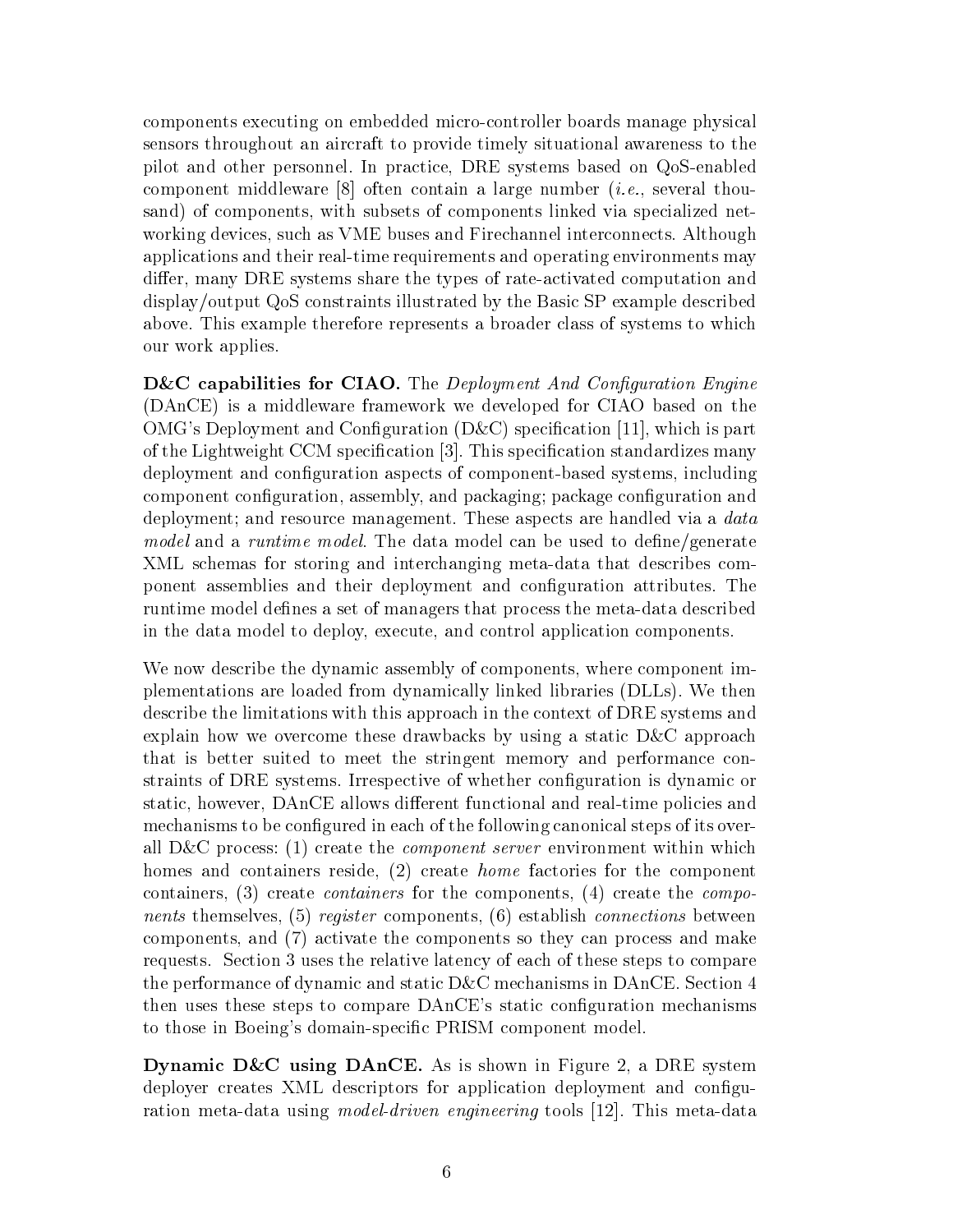

Fig. 2. Dynamic D&C with the DAnCE Framework

describes (1) the DRE system component instances to deploy, (2) how these components should be initialized, (3) what QoS policies these components must contain, (4) what middleware services the components use, and (5) how the components are connected to form component assemblies. This meta-data is compliant with the data model in the OMG D&C specification.

To support additional  $D\&C$  concerns not addressed by the OMG specification, we enhanced the specification-defined data model by describing additional deployment concerns (such as real-time QoS requirements and middleware service configuration and deployment) discussed in Section 2. By default, DAnCE runs an ExecutionManager as a daemon to manage the deployment process for one or more domains, which are target environments consisting of nodes, interconnects, bridges, and resources. An ExecutionManager manages a set of DomainApplicationManagers, which in turn manage the deployment of components within a single domain. A DomainApplicationManager splits a deployment plan into multiple sub-plans, one for each node in a domain. A NodeManager runs as a daemon on each node and manages the deployment of all components that reside on that node, irrespective of the particular application with which they are associated. The NodeManager creates the Node-ApplicationManager, which in turn creates the NodeApplication component servers that host application-specific containers and components.

Static D&C using DAnCE. Although the dynamic approach DAnCE offers by default provides a highly flexible environment for system deployment and configuration, it also suffers from the following drawbacks for DRE systems with stringent performance constraints: (1) XML parsing may be too expensive to be performed during system (re)initialization, (2) multiple process address spaces may be required to coordinate the creation and assembly of components, and (3) on-line loading of component implementations may not be possible on real-time OS (RTOS) platforms, such as VxWorks, where dynamically linking facilities are not available.

To address these limitations of dynamic component assembly, we have extended DAnCE to support an alternative static approach where key configuration tasks are performed off-line, including parsing the XML files and finding the function entry points for creating homes and components. Moreover, all run-time and deployment-time conguration mechanisms use statically linked  $C++$  objects rather than loading implementation libraries dynamically. These enhancements serve two purposes: (1) the components in an application can be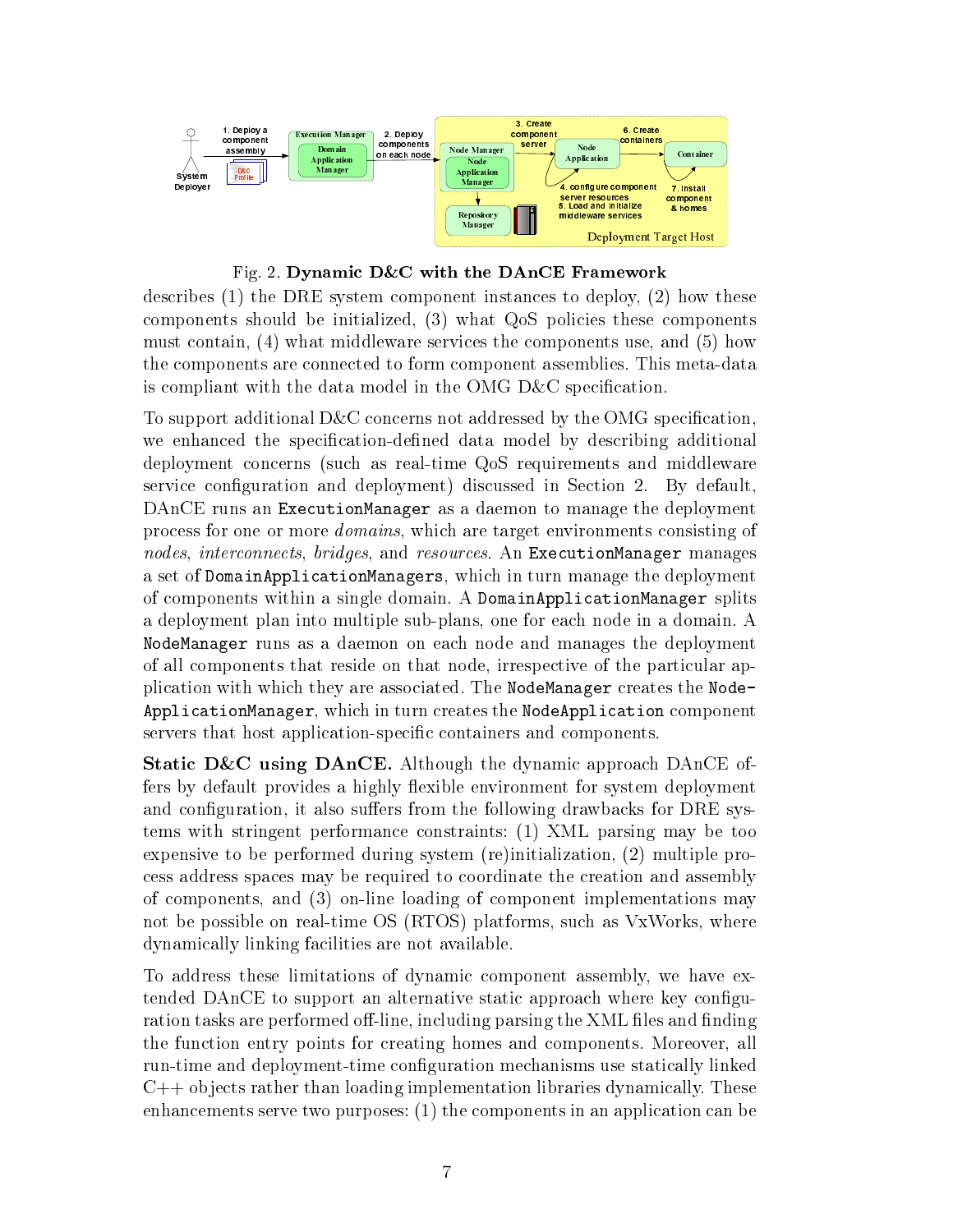identied and analyzed before runtime, which enhances testing and verication and (2) the latency and jitter of run-time operations following initialization is reduced. Due to the nuances of the platforms traditionally used for deploying DRE systems, not all features of conventional platforms (e.g., DLLs) are available or usable for deployment and configuration. By refactoring the D&C mechanisms to use only statically linked components, we ensure that our approach can be realized on highly constrained RTOS platforms, such as VxWorks.

The static D&C approach in DAnCE is illustrated in Figure 3. As is shown in **OFFLINE** Run time **Deployment time**





this figure, an offline parser is used  $(1)$  to parse the XML deployment plan and (2) generate a  $C_{++}$  header file containing the entry points to functions for creating homes and components. These entry points reference implementations that are statically linked with a daemon process hosting a StaticNodeManager object that takes the generated entry points as a parameter. The StaticNode-Manager has the same interface as a NodeManager and hence supports all the operations of a NodeManager.

At deployment time, the StaticNodeManager (3) creates a StaticNodeApplication-Manager  $C++$  object rather than spawning a new process. Similarly, Static-NodeApplicationManager (4) creates statically linked StaticNodeApplication  $C++$  objects rather than spawning new processes. Finally, the statically linked component implementations are also (5) instantiated directly rather than by loading them from DLLs. Using this static approach, each endsystem can be booted and initialized within a single address space, so that if all of the components in an assembly are deployed on the same node, there is no need for inter-process communication to create and assemble components.

## 3 Empirical Comparison of Dynamic and Static D&C

To evaluate the dynamic and static mechanisms in CIAO's DAnCE described in Section 2, we used the Basic SP application (also described in Section 2) as the basis for experiments we conducted to quantify the performance of static and dynamic  $D\&C$  mechanisms. To measure the cost of configuring real-time QoS aspects as well as the baseline cost of conguring components, these experiments were conducted both with and without real-time extensions, which we term RTCIAO and CIAO, respectively. Our experiments used CIAO 0.4.1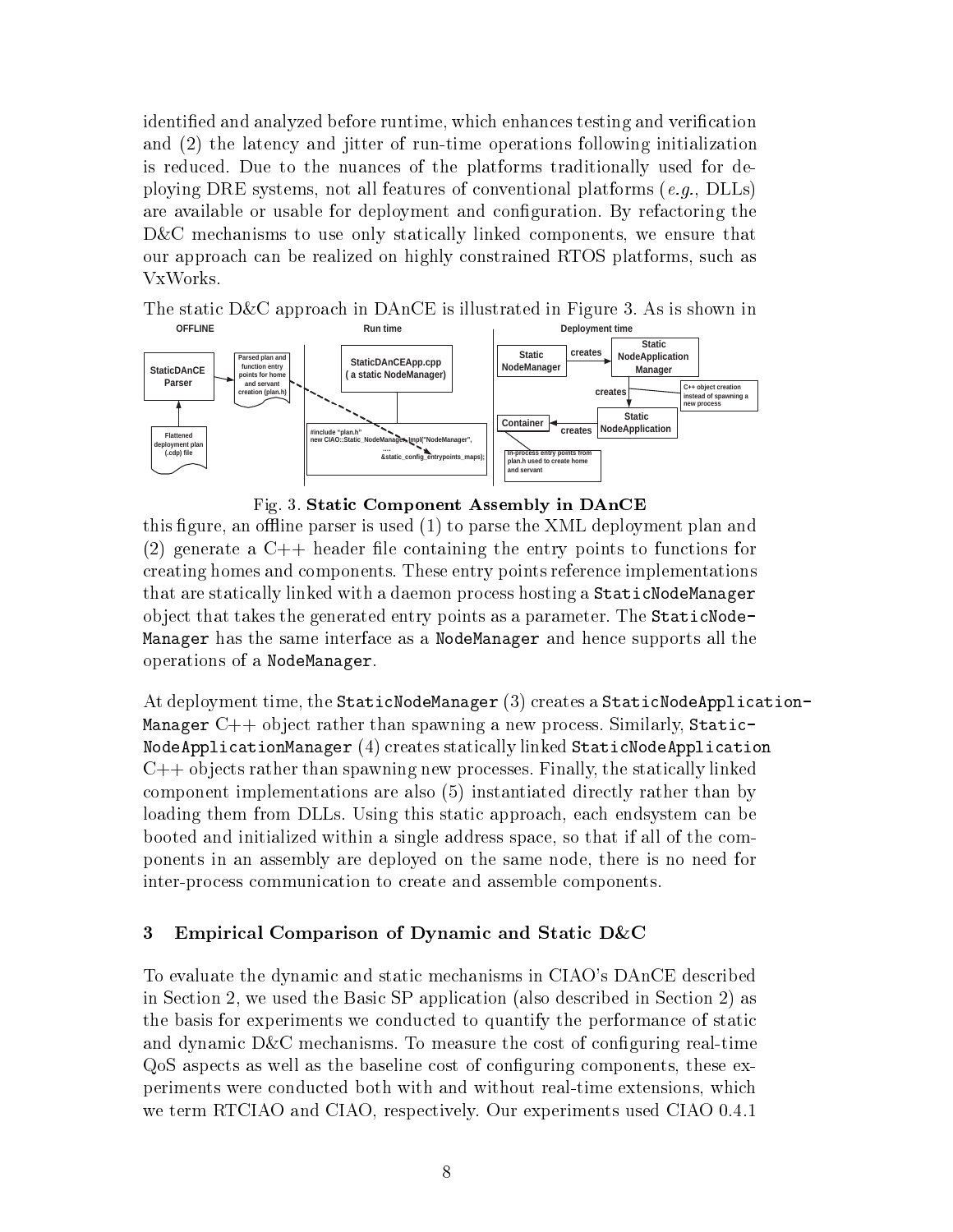on a Pentium-IV 2.5 GHz machine with 500 MB RAM, 512 KB cache, running KURT-Linux 2.4.18, and leveraging the Pentium time stamp counter to obtain nanosecond resolution in our timing measurements. For each experiment presented in this section and the next, we report all data collected during a series of repeated configuration runs (one sample per run).

Assembly. We examined the time taken to assemble all the components in the Basic SP application, including the time to create the server, homes, containers and components and to establish necessary registrations of, and connections between, the components. Application assembly with the static D&C approach takes almost two orders of magnitude less time than with the dynamic approach. This is largely because the dynamic configuration approach parses XML files at run-time and loads component implementation libraries dynamically, both of which are performed off-line in the static approach. The assembly times involving D&C of real-time aspects (RTCIAO) are higher than those without real-time aspects (CIAO) since CIAO must also create RTCORBA thread pools, lanes, and threads at run-time in both approaches. We now compare the individual segments of the D&C process to determine which segments contribute the most to the longer assembly times seen with the dynamic approach.

Component server creation. The results of this comparison, shown in Figure 4, reveal that this stage contributes the most to the delay observed in the dynamic approach, which is consistent with our expectations based on the discussion of the dynamic and static D&C mechanisms in Section 2. Specifically, in this stage a separate component server process is spawned in the dynamic approach, whereas in the static approach a component server ob ject is created in-process at the beginning. Spawning a separate process incurs signicant overhead, as is seen in the performance of the dynamic approach.



Home creation. Figure 5 shows that the creation time for component homes is much higher in the dynamic approach due to the cost of loading DLLs. More interesting is the bi-modal distribution of latencies seen in these results, for all four test programs (static/dynamic, with/without real-time features). We attribute this effect to the differences between configuration parameters for different component homes.

**Container creation.** We attribute differences in container creation times between RTCIAO and CIAO to the different real-time and non-real-time con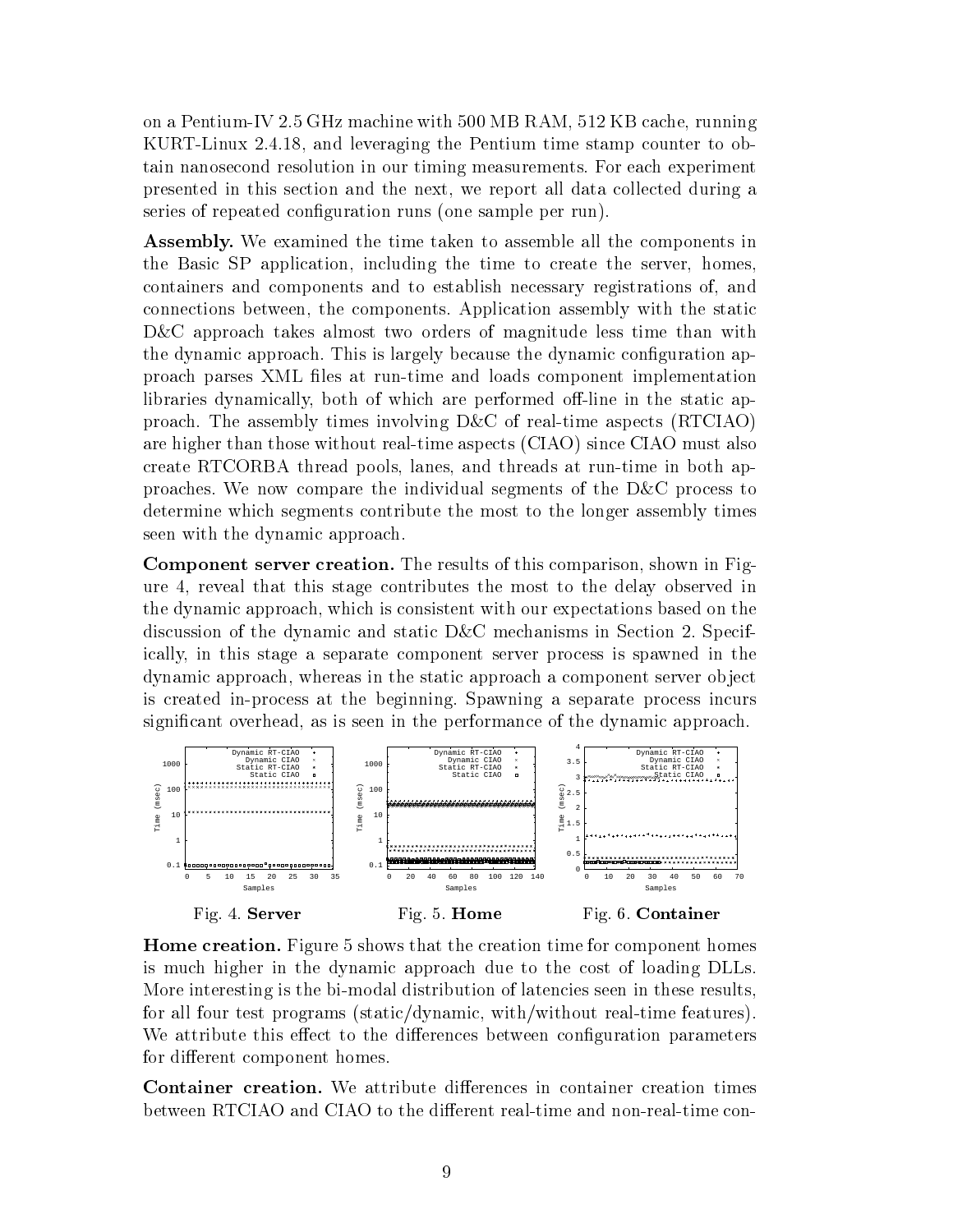tainer implementations. Creation time is slightly higher in the dynamic approach. The times taken to create containers are shown in Figure 6. The times for RTCIAO are again bi-modal since two different containers are created in our test program, each with a different policy configuration. The number of samples collected for RTCIAO is also twice that for CIAO, since CIAO only creates one container without RT policies.

Component creation. The dynamic approach takes slightly more time than the static approach to create components. In the dynamic approach, the component implementations are packaged in DLLs and hence a greater overhead is incurred to load these libraries into memory. We attribute the bi-modal distribution seen in Figure 7 to differences between the number of facets, receptacles, and other interface ports each component must support.







Fig. 9. Connections

Component registration. Figure 8 shows the time taken to register components, in which a reference to a component is published, e.g., to a naming service or a disk file. In our experiments, the reference to the Rate Generator component was stored in a disk file. The time the static CIAO mechanisms took to write a component object reference to a file was slightly lower with configuration of real-time features than without. We divided the code sequence for component registration into different segments and measured the duration of each of these segments. These micro-benchmarks revealed that the creation of the stringied interoperable ob ject reference (IOR) contributed the most to the difference  $(\sim 0.03$  msec) between static CIAO and static RTCIAO. We attribute this difference to the different portable object adapters (CORBA mechanisms for hosting objects and dispatching requests to them) used by static CIAO vs. static RTCIAO to create the IOR.

Connection establishment. The results of this comparison are shown in Figure 9. We attribute the bi-modal distribution seen there to differences between the number and kinds of interface ports involved in each connection.

We note that the time differences between the dynamic and static versions seen for container creation, component creation, component registration and connection creation are relatively small compared to those seen for component server and home creation. We attribute the differences in container creation and connection creation to the XML parsing overhead incurred by the dynamic approach. In particular, the dynamic approach uses the visitor pattern to traverse the parsed XML data structure, which incurs slightly more overhead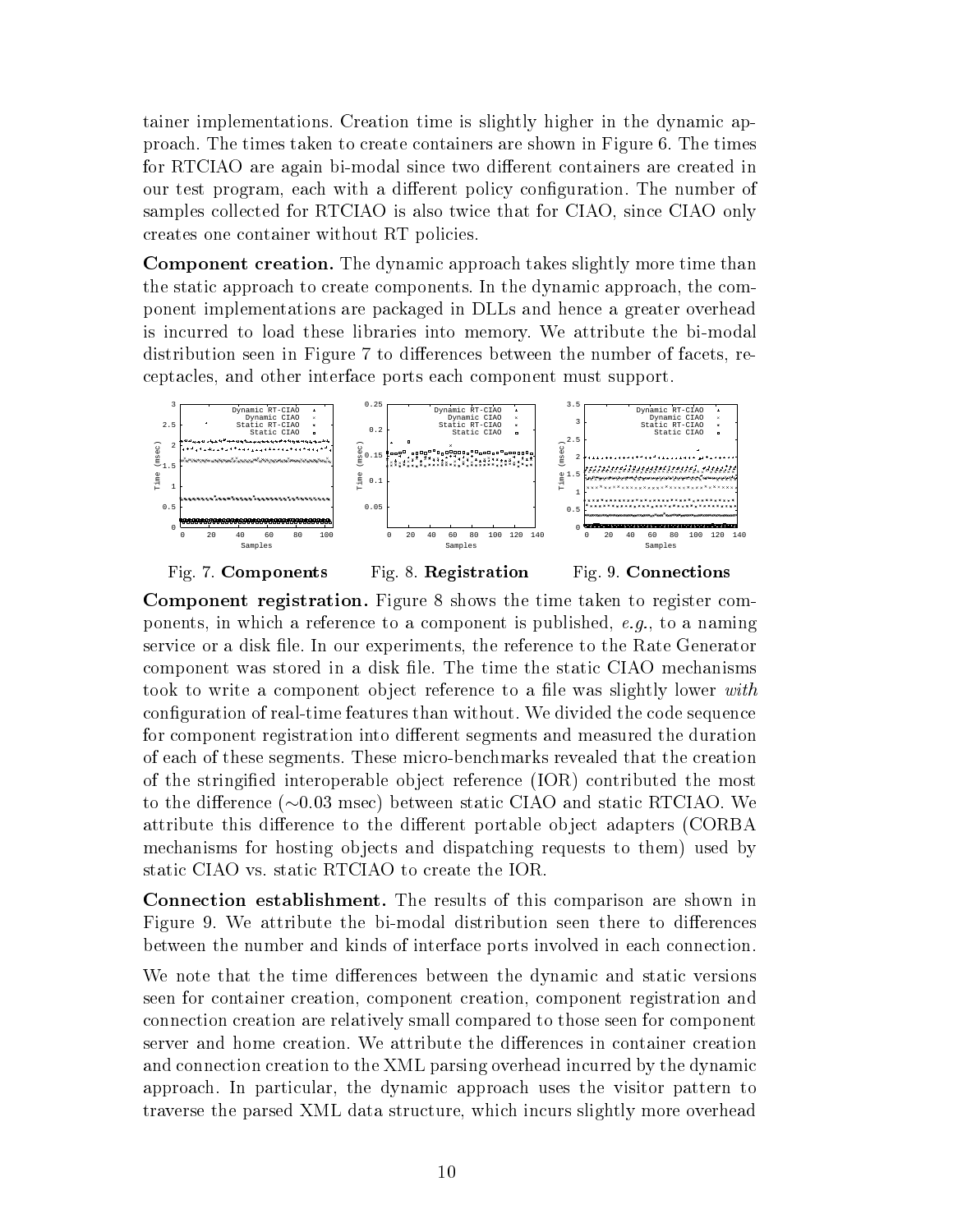at each step compared to the simple iterator constructs used by the static approach to traverse information stored in C++ arrays.

## 4 Case Study: Static D&C in CIAO and PRISM

This section compares the design, implementation, and performance of DAnCE's static D&C mechanisms described in Section 2 with similar mechanisms in Boeing's PRISM [8], which is an avionics domain-specific component model developed by Boeing. DAnCE and PRISM both share the same TAO infrastructure. We first compare and contrast the static  $D\&C$  steps and then present an empirical performance comparison of the static D&C mechanisms in DAnCE and PRISM using the Basic SP scenario described in Section 2. To our knowledge, this is the first empirical comparison of an implementation of the OMG's D&C specification with a domain-specific approach.

In the experiments described in this section, we compare similar individual stages of the two models. In addition to the D&C steps CIAO's DAnCE has in common with PRISM, DAnCE also creates a server object and container ob jects. The PRISM component model also includes a number of other con figuration activities beyond those examined here, including but not limited to initialization of services like persistence, distribution and concurrency. We focus only on the D&C activities in the component assembly stage that are comparable between CIAO and PRISM, and hence consider initialization of other PRISM services and creation of CIAO server and container ob jects to be out of scope for the purposes of this discussion.

Assembly steps in CIAO's DAnCE. DAnCE performs the following steps when assembling CIAO components. First, home executor and servant objects are created, the home servant object is registered with the POA, and an object reference is created for the home. The second step creates components using the home object reference created in the first step. A component's object reference is then advertised,  $e.g.,$  in a file or through a naming service. This last step is optional and is done only if it is specied in the assembly descriptor in CIAO (since PRISM does not perform this action we omit this step from further consideration). Finally, connections are established between matching publisher and consumer ports, according to the connection specications in the descriptor files. The connections between publisher and consumer ports were achieved via a two-way call mechanism.

Assembly steps in Boeing's PRISM. The following steps are performed in the assembly of PRISM components. A home object is first created for each component. The home then creates a factory for that component. Each component's factory next creates the component implementation including facets, receptacles and equivalent interfaces so that connections can be made from/to other components. Finally, the connections between facets and receptacles| and between event sources and sinks—are established.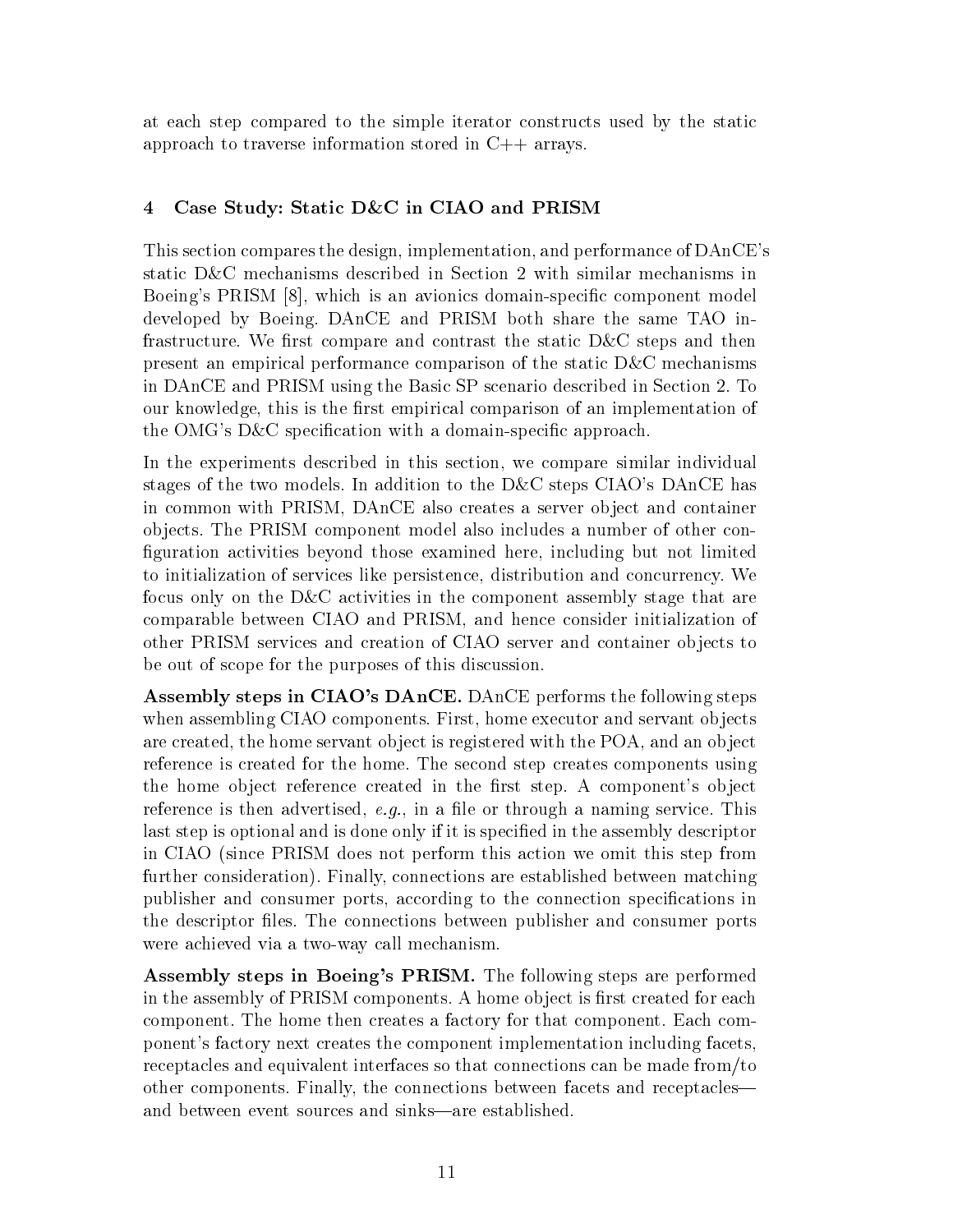In PRISM, a connection between an event supplier and an event sink is established by means of the TAO Real-Time Event Channel (RTEC). These correspond to the "publishes" and "consumes" ports in  $CCM$ , though the CIAO version used in our experiments did not use the RTEC to connect a publisher and consumer. For our comparisons, we therefore do not take into account the connections established by means of the RTEC. We also note that most of the PRISM objects created in these steps are plain  $C++$  objects, rather than CCM components used in CIAO.

Evaluation of DAnCE and PRISM static configuration. These experiments were run on a Motorola 5110-2263 VME board with a MPC7410 500 MHz processor on a 100 MHz bus with 512 MB RAM, running VxWorks 5.4.2, using a post-0.4 (pre-release) version of CIAO and DAnCE and the Basic SP application (shown in Figure 1 and described in Section 2) as part of Boeing PCES Open Experimentation Platform (release 3.0). A key difference between CIAO and PRISM is that CIAO provides distinct server and container objects, whereas PRISM does not. In terms of performance, the server and container creation overheads seen with CIAO's static conguration mechanisms in Section 3 are avoided in PRISM. This improvement comes at a cost in flexibility, however, in that components are more tightly coupled to details of their server environment.

Home creation. Figure 10 shows the time taken by CIAO and PRISM to create a home object. In PRISM, the home object is a plain  $C++$  object so its creation time consists of one dynamic memory allocation and initialization of the home ob ject. In CIAO, home creation involves creation of a home executor and a home servant. The home servant is registered in the POA and an object reference is stored for later use to create components. These are both CORBA ob jects and creating and activating them is more expensive than creating plain C++ ob jects. Moreover, additional overhead in CIAO can occur due to standards-compliant operations, such as building CORBA policy lists.



Component creation. Figure 11 compares component creation times in CIAO and PRISM. In CIAO, the distribution of component creation times is bi-modal, with the left peak corresponding to the Heads-Up Display component and the right peak corresponding to the GPS and Airframe components. We attribute this variation between components to differences in the component initialization code for the Heads-Up Display component versus the other components. As is shown in Figure 1 in Section 2, the Heads-Up Display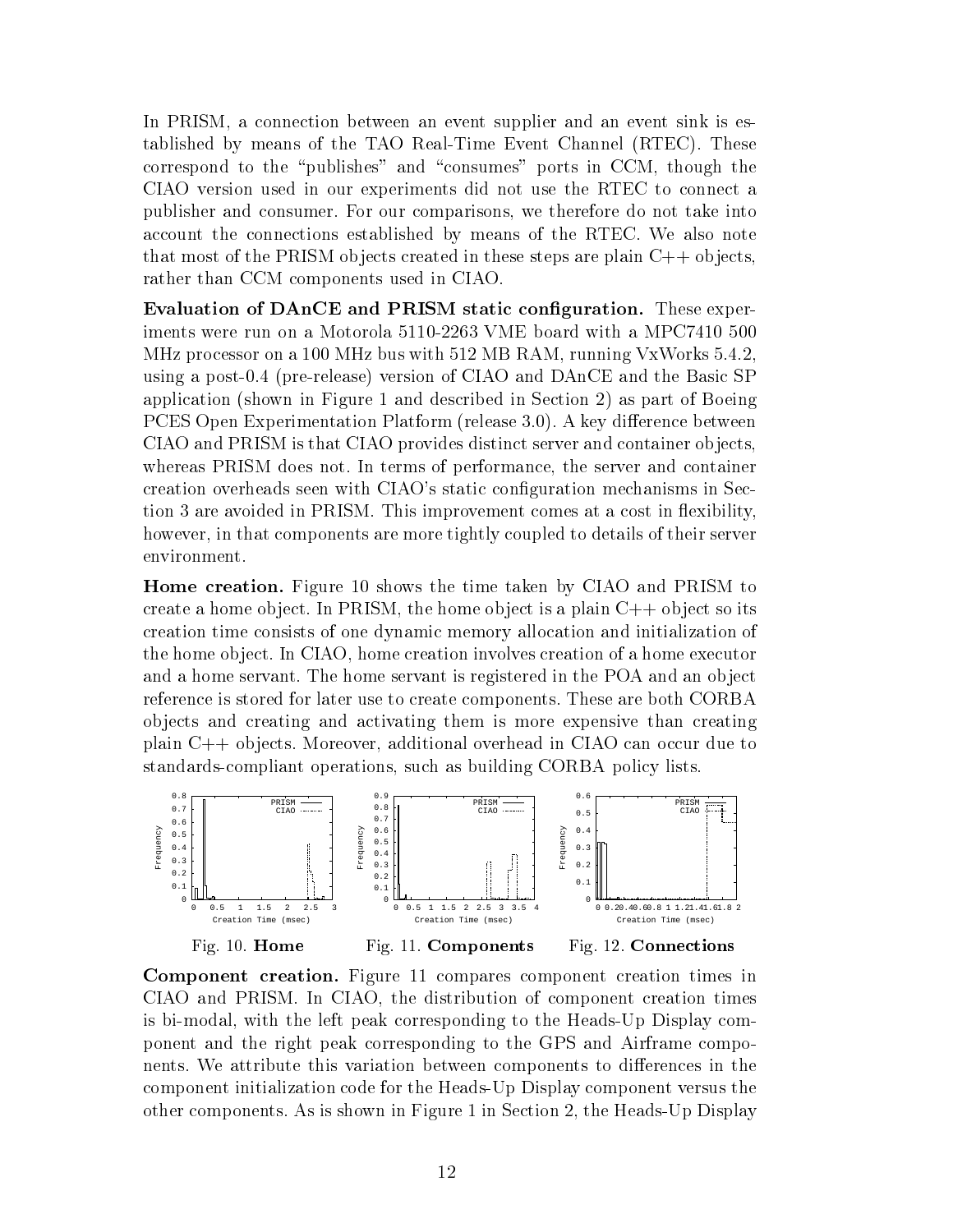component has only one receptacle and one consumer port. The GPS component is triggered by another component that sends periodic timer events. Hence the GPS and Airframe components each have a facet, a receptacle, and a publisher port. The PRISM model does not show as pronounced a variation because the objects are plain  $C++$  objects, as opposed to CORBA objects in CIAO. This result leads to an important observation for the design of component  $D&C$  mechanisms for DRE systems: flexibility can be traded off for performance through greater coupling of component implementations by selectively replacing CORBA objects with C++ objects wherever the remote or cross-language invocation capabilities CORBA provides are not needed. Our future work focuses on automating these optimizations.

Connection establishment. Figure 12 shows a comparison of the connection establishment times in CIAO and PRISM. These results further support our earlier observation that the use of CORBA objects instead of  $C++$  objects is the dominant difference between CIAO and PRISM configuration times.

## 5 Related Work

The OpenCCM (corbaweb.lifl.fr/OpenCCM/) Distributed Computing Infrastructure (DCI) federates distributed services to form a deployment domain for CORBA Component Model (CCM) applications. We are working with the OpenCCM team to enhance their DCI so that it is compliant with the OMG D&C specification and interoperable with DAnCE.

[13] proposes using an architecture description language that allows assemblylevel activation of components and describes assembly hierarchically. [14] proposes to use the Globus Toolkit to deploy CCM components in a computational grid. DAnCE descriptors can specify QoS requirements and/or server resource configurations, so it is customized to meet the  $D\&C$  needs of applications with real-time QoS requirements.

[14] proposes to use the Globus Toolkit to deploy CCM components in a computational grid. Unlike DAnCE, this approach does not provide modeldriven engineering tools [12] that enable developers to capture concerns such as deployment planning and server configuration, visually. Moreover,  $DAnCE$ is targeted at DRE systems with stringent real-time QoS requirements, rather than grid systems, which do not provide real-time support.

*Proactive* [15] is designed for deploying object-oriented grid applications and is similar to DAnCE in that it also separately describes the target environment using XML descriptors. DAnCE goes further to specify component interdependencies and to ensure system consistency at deployment time.

The Quality Objects (QuO) framework [16] separates QoS programming from application logic. Where QuO emphasizes dynamic QoS provisioning, DAnCE emphasizes static QoS provisioning and integration of needed D&C mechanisms at different stages of the development lifecycle. The  $dynamicTAO$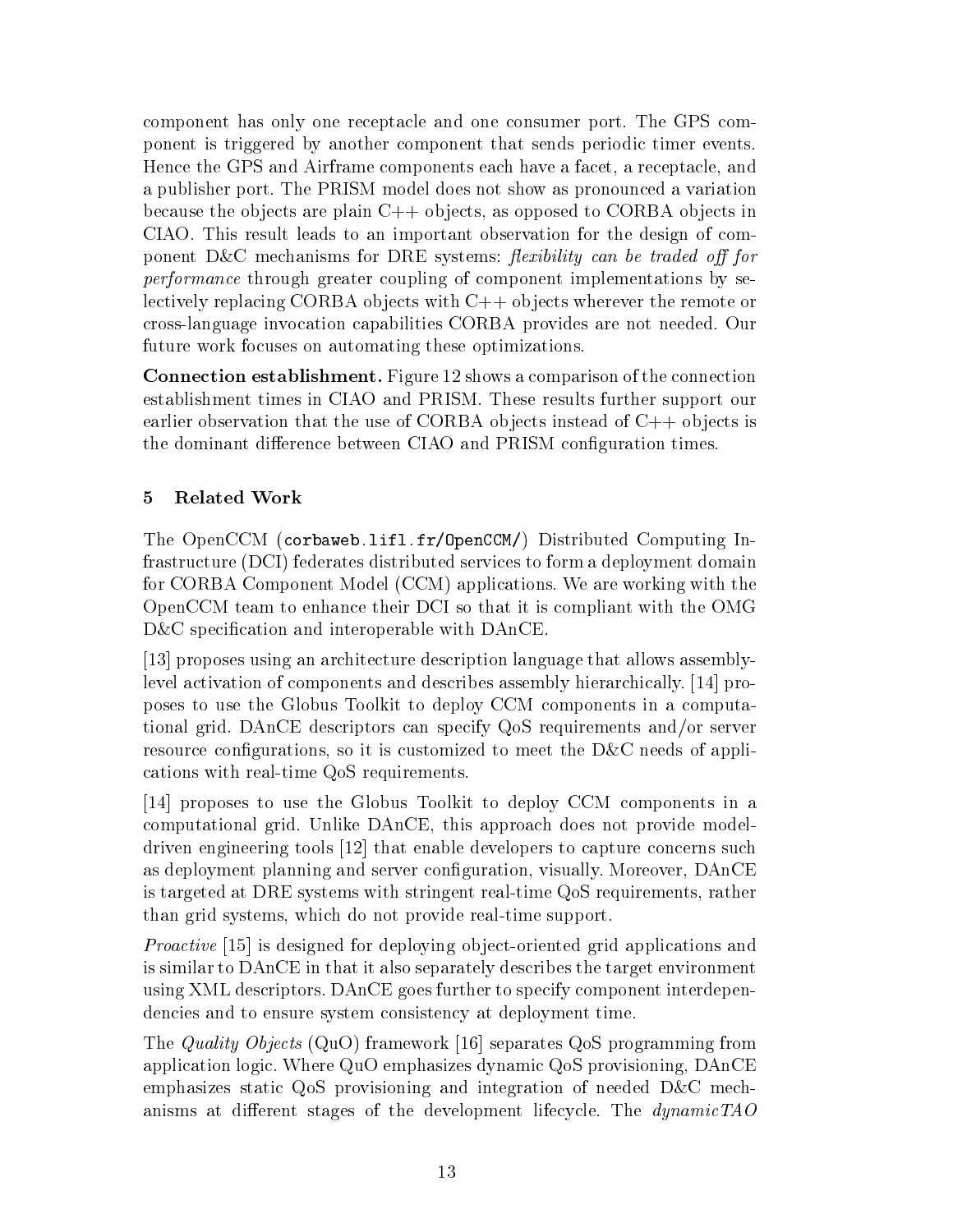project  $[17]$  applies reflective middleware techniques to realize *dynamic* QoS provisioning in the TAO ORB at runtime by dynamically linking selected modules, according to the features required by the applications. Unlike DAnCE, however,  $dynamicTAO$  uses a conventional DOC middleware paradigm for deployment and conguration, rather than a component middleware paradigm.

Gorton and Liu [18] have studied the performance of an example stock trading application under different EJB-based component architectures. These studies focused on scalability and other concerns appropriate to enterprise computing applications, Whereas our studies have focused on real-time concerns appropriate to the DRE application domains for which CIAO and DAnCE were designed. Weis, et al., have developed a model-driven approach to configuring QoS aspects of distributed systems [19] that is complementary to our approach with CIAO and DAnCE.

#### 6 Concluding Remarks

QoS-enabled component middleware is the latest stage of an ongoing evolution of technologies for the development, deployment, and configuration  $(D\&C)$  of complex DRE systems. Our experimental results in this paper show that static component  $D&C$  mechanisms can offer significant improvements in performance and footprint over dynamic mechanisms, while still offering flexibility for component-based DRE systems. Our detailed experiments revealed areas where the cost of dynamic mechanisms was small relative to other factors, suggesting it may be useful to reintroduce some dynamic D&C features that were removed in the static approach. The results presented in Section 3 also revealed one area—component registration—in which performance of the static approach was comparable to (RTCIAO) or even lagged behind (CIAO) that of the dynamic approach. These results emphasize the importance of conducting detailed segment measurements rather than relying on aggregate latency to assess performance of individual mechanisms, and may help to identify areas where the static approach could be optimized further.

This paper has presented several new empirical benchmarks and practical techniques for use in configuring component-based DRE systems. For example, our results show that dynamic D&C features such as DLLs and spawning new processes may be too costly for some DRE systems, resulting in high initialization/reboot times. Moreover, since DLLs are not available on all platforms, our static D&C mechanisms expand the range of platforms on which component based DRE systems can be built. DRE system developers should use the static D&C approach for applications with more stringent system initialization time constraints, or that must operate on highly constrained platforms.

This paper has also quantified trade-offs between standards-based and domainspecific D&C mechanisms, so that system developers can make informed and precise engineering decisions to meet the performance and flexibility needs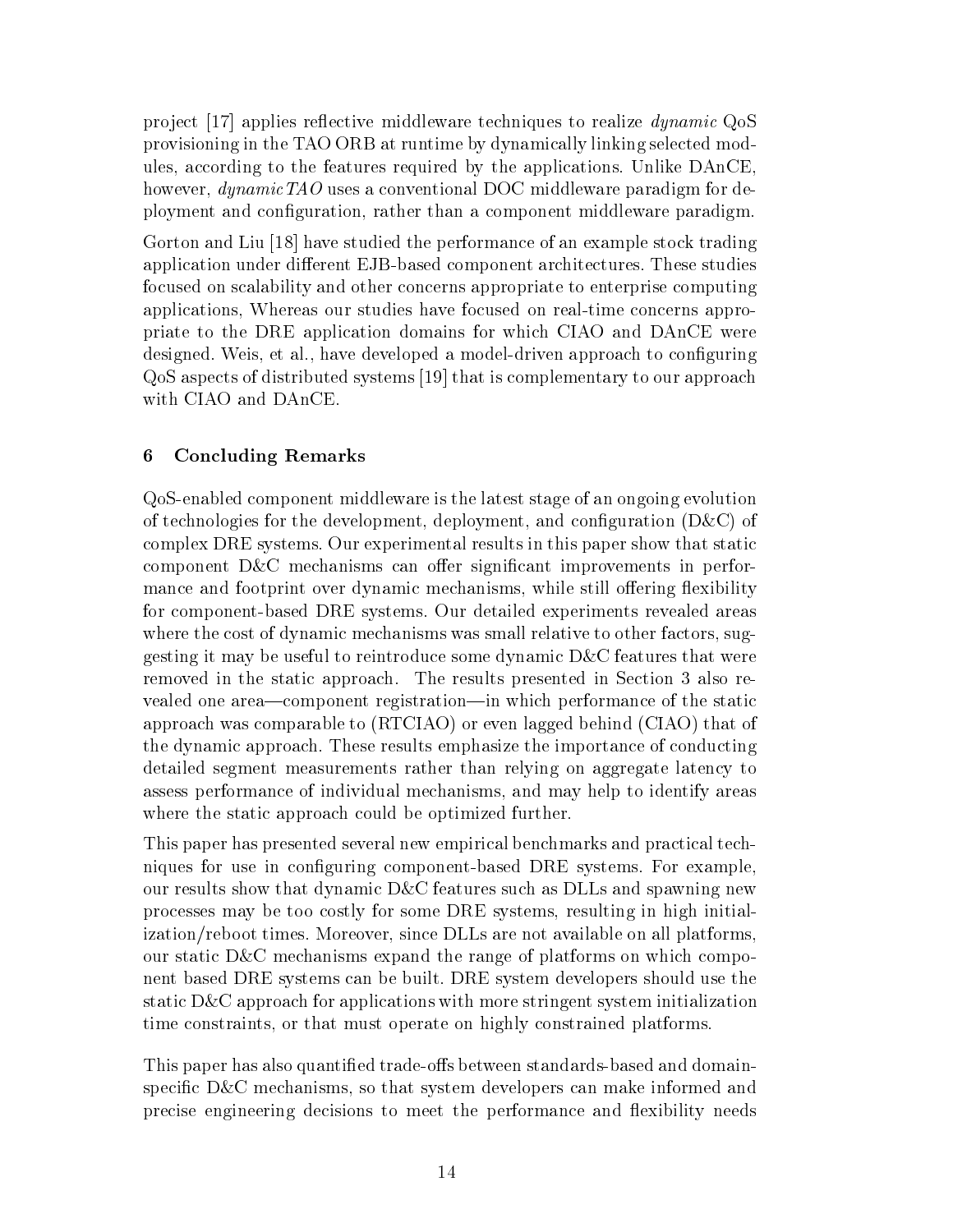of each particular DRE application. For example, our studies of PRISM and CIAO showed that flexibility can be traded for performance by using  $C++$  objects instead of CORBA objects, and quantified those performance trade-offs on realistic DRE system platforms. Some CORBA objects could be replaced with  $C++$  objects to optimize system initialization times and this process should be guided by a thorough empirical evaluation as well as by application requirements.

Many of the techniques presented in this paper can be applied to other component based environments, such as EJB. For example, the performance cost of XML parsing at runtime can be reduced by pre-parsing XML descriptor files into Java arrays of structures off-line and then compiling them into efficient on-line driver programs, much as we did in C++.

#### References

- [1] R. E. Schantz and D. C. Schmidt, "Middleware for Distributed Systems: Evolving the Common Structure for Network-centric Applications," in Encyclopedia of Software Engineering (J. Marciniak and G. Telecki, eds.), New York: Wiley & Sons, 2002.
- [2] Institute for Software Integrated Systems, \Component-Integrated ACE ORB (CIAO)." www.dre.vanderbilt.edu/CIAO/, Vanderbilt University.
- [3] Object Management Group, Light Weight CORBA Component Model Revised Submission, OMG Document realtime/03-05-05 ed., May 2003.
- [4] D. C. Schmidt, D. L. Levine, and S. Mungee, \The Design and Performance of Real-time Object Request Brokers," Computer Communications, vol. 21, pp. 294-324, Apr. 1998.
- [5] N. Wang, Composing Systemic Aspects into Component-Oriented DOC *Middleware.* PhD thesis, Washington University, May 2004. Tech Report WUCSE-2004-23 at http://www.cse.seas.wustl.edu/research-techreports.asp.
- [6] D. C. Sharp, "Reducing Avionics Software Cost Through Component Based Product Line Development," in Proceedings of the 10th Annual Software Technology Conference, Apr. 1998.
- [7] M. Franz, "Dynamic Linking of Software Components," IEEE Computer, pp. 74-81, Mar. 1997.
- [8] D. C. Sharp and W. C. Roll, "Model-Based Integration of Reusable Component-Based Avionics System," in Proc. of the Workshop on Model-Driven Embedded Systems in RTAS 2003, May 2003.
- [9] Open Systems Joint Task Force, \What is an Open System?." http://www.acq.osd.mil/osjtf/whatisos.html.